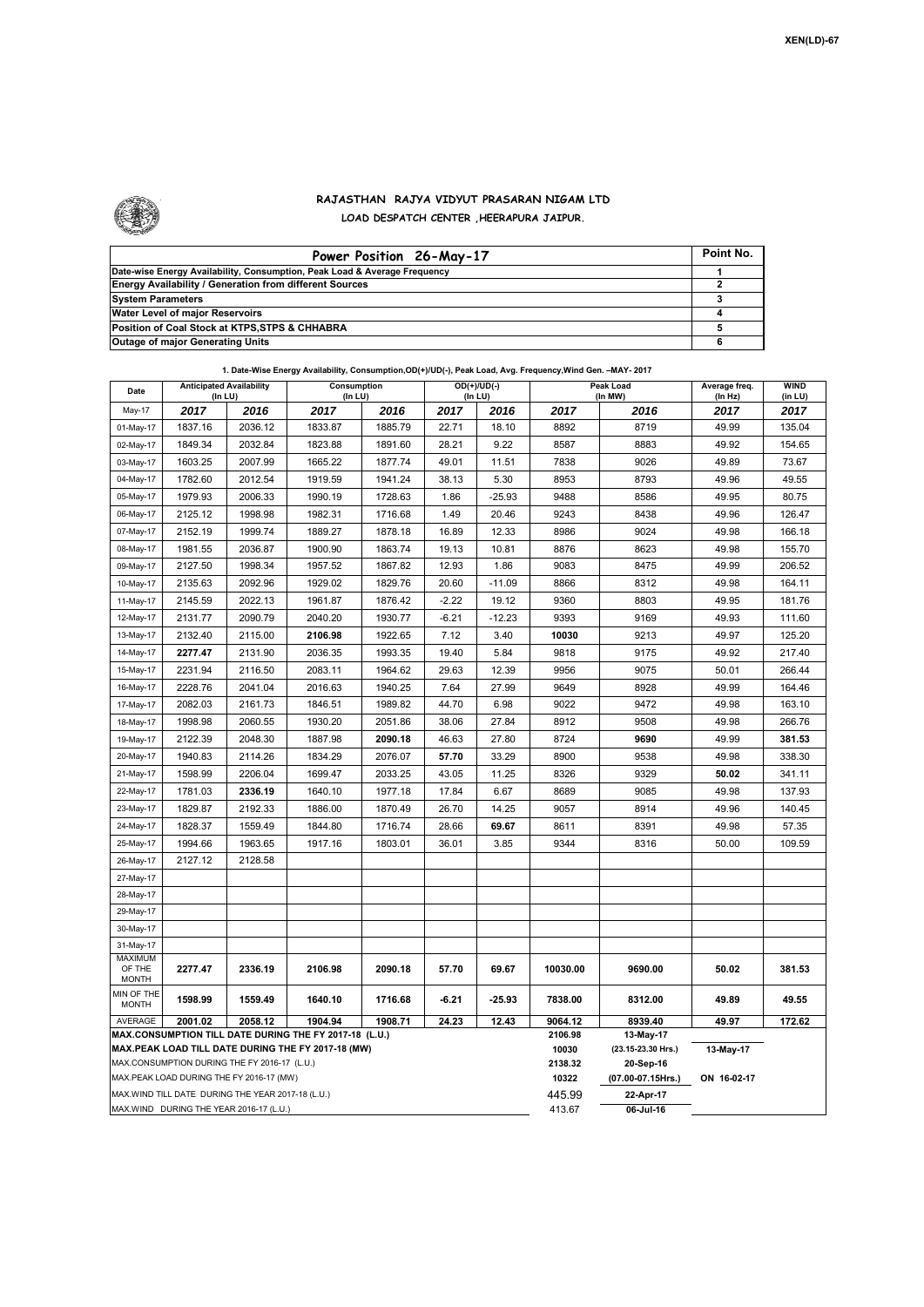## **Prior assessment of Avail. For next Day Prior assessment of Avail. Actual Energy Received 1** KTPS (1240/1240) 221.00 271.00 205.52 **2** STPS (1500/1500) 165.00 165.00 142.95 **3** DHOLPUR GAS CCPP (330/330) 4 RAMGARH (273.5/273.5) 44.00 43.00 42.82<br> **5** RAPP-A(200/200) 41.28 **5** RAPP-A(200/200) **38.00** 38.00 **6** MAHI (140/140) **38.00 6** MAHI (140/140) 0.00 0.00 0.42 **7** CHAMBAL (RPS+JS) (135.5/271) 0.00 0.00 0.00 1.13 **8** GIRAL LIGNITE (250/250) **0.00** 0.00 0.00 0.00 0.00<br>**9** CHHABRA TPS 1000/1000) 0.00 108.00 161.00 126.25 **9** CHHABRA TPS 1000/1000) **10** ADANI (TPS) + KALISINDH (TPS) (1200+1200/1320+1200) 424.00 424.00 397.97 11 | WIND FARM (3980.40/4119.15)  $\qquad \qquad$  300.00 80.00 109.59 12 SOLAR POWER(737.70/1295.70) 0.00 0.00 0.00 0.00 **13** CAPTIVE POWER PLANTS 0.00 0.00 0.00 0.00 **14** REGIONAL (INTRA STATE) O.A.(VLTPS) 0.00 0.00 0.00 0.00 0.00 15 OPEN ACCESS -41.82 -60.26 -60.26<br>16 BIOMASS – (101.95/119.25) -60.26 -60.26 -60.26 -60.26 **BIOMASS – (101.95/119.25)** 17 BARSINGHSAR LTPS(250/250) 26.00 32.00 30.01 **18** RAJWEST (1080/1080) 201.00 172.00 164.88 **TOTAL (A) : 1-18 1488.18** 1488.18 1329.74 **19** BBMB COMPLEX a) BHAKRA(230.79/1516.3) 24.52 24.52 24.58 23.88<br>b) DEHAR (198/990) 22.96 22.96 22.96 b) DEHAR (198/ 990) c) PONG (231.66/396) 8.95 8.95 9.25 9.10 **TOTAL : a TO c** 56.42 56.79 55.94 **20** CENTRAL STATIONS d) SINGRAULI (300/2000) 84.54 85.29 85.29<br>e) RIHAND (310.24/3000) 106.51 106.51 106.51  $(310.24/3000)$ f) UNCHAHAR-I(20/420) 1.01 0.18 2.24 g) UNCHAHAR-II& III(61/630) 3.43 0.68 8.59 h) INDIRA GANDHI STPS(JHAJHAR) 0.00/1500) 0.00 0.00 0.00 0.00 0.00 0.00 i) NCTPS DADRI St-II ( 43.22/980) + DADRI-TH 2.06 0.38 5.12 j)|DADRI GAS (77/830) 1.62 0.29 3.61<br>k)|ANTA (83.07/419) 0.12 0.00 0.00 k)|ANTA (83.07/419) 0.12 0.00 0.00<br>|i)|AURAIYA (61.03/663) 0.00 0.00 0.00 **(In LU) S.No. Sources Available to Rajasthan / Installed Capacity as on 30.09.2016 (In MW) 25-May-17** ANTA (83.07/419)0.120.000.00l) AURAIYA (61.03/663) 0.00 0.00 0.00 m) NAPP (44/440) 11.00 11.00 11.00 n) RAPP-B (125/440) 30.06 30.06 30.06 30.06 o) RAPP-C (88/440) 23.01 23.01 23.01 p) SALAL (20.36/690) 4.69 4.53 4.51 4.53 4.54<br>q) URI (70.37/720) 4.69 12.08 12.46 q) URI (70.37/720) 16.20 12.08 12.46 r) TANAKPUR (10.86/94) 0.75 0.82 0.78  $\overline{s}$ ) CHAMERA –I (105.84/540) t) CHAMERA-II (29.01/300) 8.82 8.90 8.90 u) CHAMERA-III (25.21/231) 7.23 7.23 7.23 v) DHAULIGANGA (27/280) 4.14 3.54 3.83 w) DULHASTI (42.42/390) 12.09 12.09 12.09 12.09 x) SEWA (13/120) 1.94 2.20 2.20 y) NJPC (112.00/1500)+RAMPUR(31.808/412.02) z) TEHRI (75/1000) 6.23 6.41 6.41 aa) KOTESHWR (33.44/400) + PARBATI3 (56.73/520) ab) TALA 1.08 1.13 1.13 ac) MUNDRA UMPP (380/4000)  $\overline{36.24}$  36.24 36.24 36.24 ad) SASAN **(372/3960)** 72.84 71.32 71.32 ae) FRKKA+KHLGN+TLCHR (70.18/3940) af) URS POWER(DADRI TH-I) 0.00 0.00 0.00 TOTAL SCHEDULE(a TO af) 585.69 573.76 591.79 LOSSES -19.73 -19.76 -26.10 NET SCHEDULED **565.97 554.00 565.69 21** BILATERAL (REG.) EXCL. BANKING  $24.00$  23.71 22.63 **22** BANKING 0.00 0.00 0.00 **23** BILATERAL(INTER-REG.). EXCLUDING (ISOA & BANKING) 28.67 25.68 28.67 **24** INTER STATE OPEN ACCESS (BILATERAL+IEX) 41.82 60.26 60.26 **25** INDIAN ENERGY EXCHANGE -21.51 -2.72 -1.72 **TOTAL(B): (19 TO 25) 638.94 664.92 675.53** TOTAL GENERATION (A +B) : 1 TO 25 **1881.15**<br>
OVER DRAWAL (+)/UNDER DRAWAL (-) 36.01 OVER DRAWAL (+)/UNDER DRAWAL (-) **GRAND TOTAL**  2127.12 1994.66 1917.16 LAST YEAR *2128.58 1963.65 1803.01*

## **2.Anticipated Availability/Generation From Different Sources**